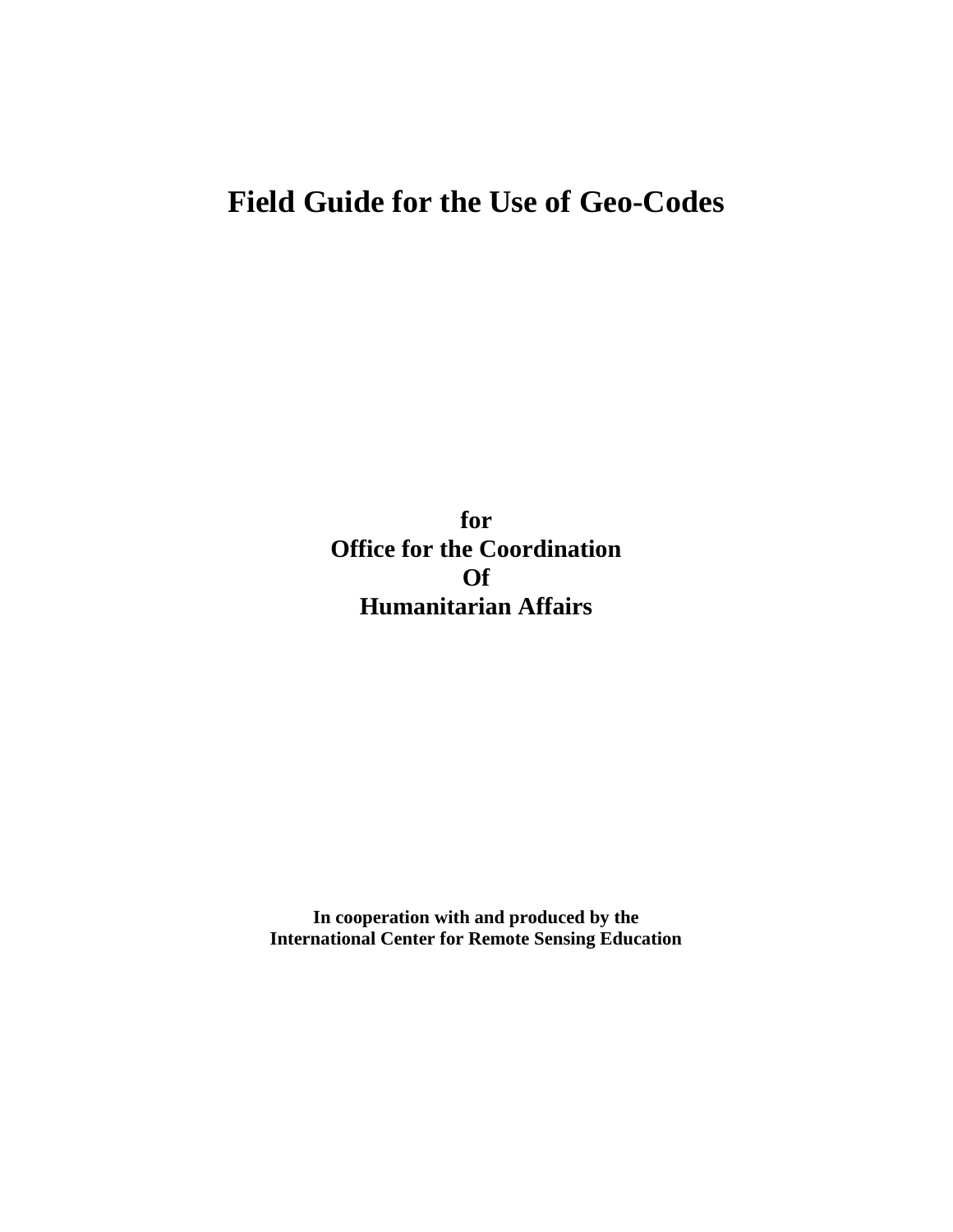# **Table of Contents**

| How to use this Guide 23  |
|---------------------------|
|                           |
|                           |
|                           |
|                           |
|                           |
|                           |
|                           |
| Formula for Coding Scheme |
|                           |
|                           |
|                           |
| Horn of Africa 2012 15    |
|                           |
|                           |
|                           |
|                           |
| <b>Contacts</b> 18        |
|                           |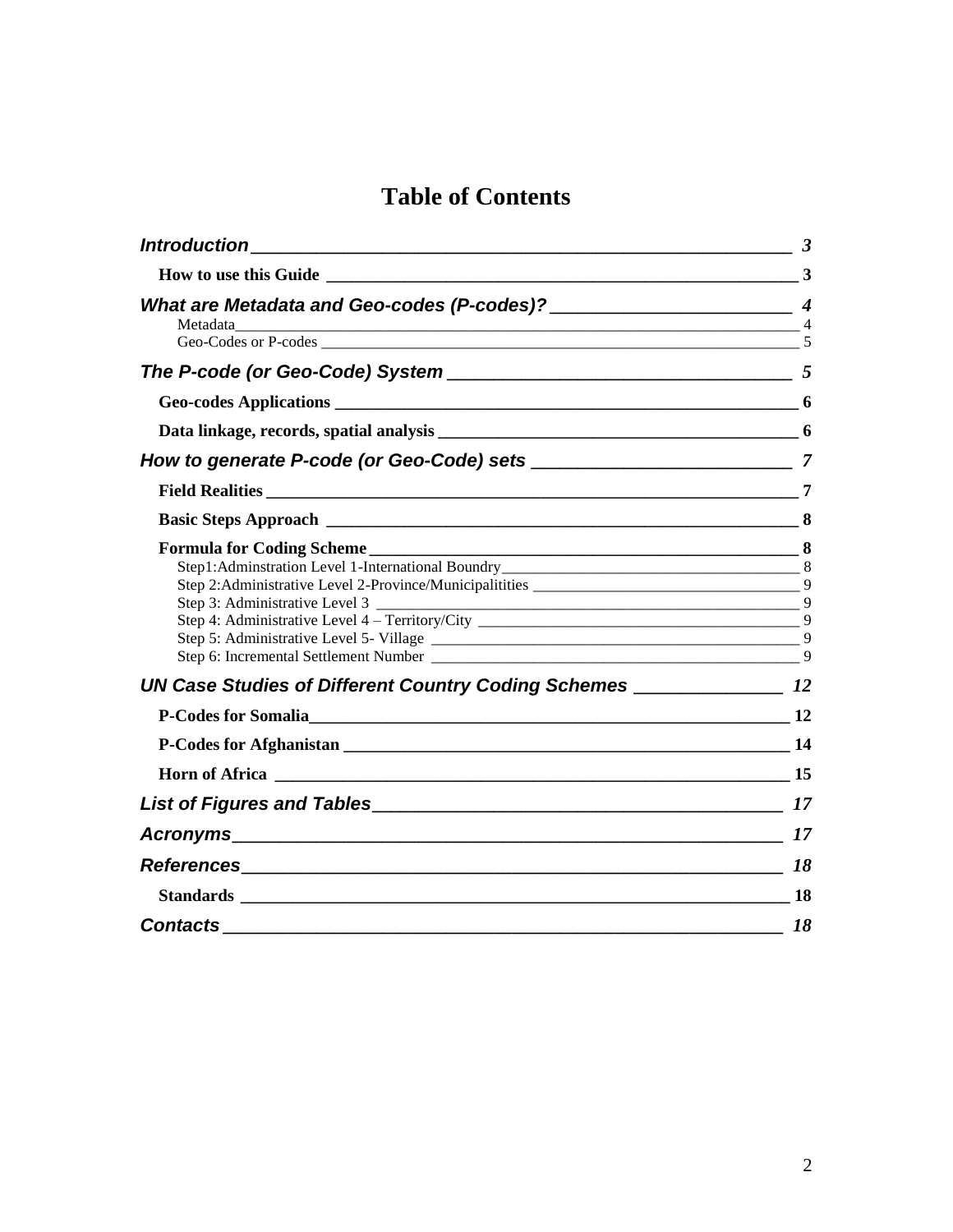## <span id="page-2-0"></span>**Introduction**

Location management has been recognized as a key element for field command and control in military operations for centuries. Harnessing the elements of location management is also a key to safe field operations and effective management of resources for humanitarian activities by the United Nations. This guide is one of a series of "field guides" that provides field officers a reference for improving the use and control of location-based information technology and tools in addressing complex humanitarian field operations.

Field officers should be cognizant of the following major issues in the performance of field activities:

- Literacy of geo-spatial data and technology (GPS, GIS, remote sensing)
- Basic use of maps, reports, and database management software
- Access and review of metadata documentation
- Ability to check and correct geo-codes (P-codes) while on mission
- Procedure for reporting updates regarding field data and locations
- Location of reference sources and technical support contacts

Field officers should encourage sharing of datasets, and descriptions of datasets (i.e. metadata), for the purpose of assisting in coordination and planning activities. By sharing knowledge of datasets among agencies, many benefits follow, such as:

- Knowledge of the existence of a database can prevent duplication of efforts in developing new databases.
- Existing databases can serve as templates for designing compatible dataset for linking archival and new data.
- Standardization of data collection permits multiple datasets to be linked for analysis.
- Use of P-codes in datasets can allow data to be symbolized and mapped using GIS and computer mapping software.

This guide will provide the field officer with a basic introduction to the elements necessary for establishing an environment of coding and sharing with spatial data.

### <span id="page-2-1"></span>*How to use this Guide*

Information provided in this "field guide" is necessarily brief to provide a general reference for field officers tasked with performing humanitarian-oriented duties. The guide provides an overview of the use of geographic coding (known as geo-codes) or position codes (known as P-codes), which define unique identification numbers for areas and facilities in an operating theater. It also provides brief background on the valuable use of metadata to define the characteristics of database information, including P-codes, to determine the quality and appropriateness of any dataset and its use in the field. Field officers must be aware of the limitations as well as the usefulness of modern geo-based information systems as these systems can and will help to save lives and significantly improve the capacity to manage complex and chaotic information while in the field. The level of development for P-codes and county databases will range tremendously from country to country. Many areas have only received attention regarding location datasets due to recent crises that strike through famine, flood, or armed conflicts. Therefore, field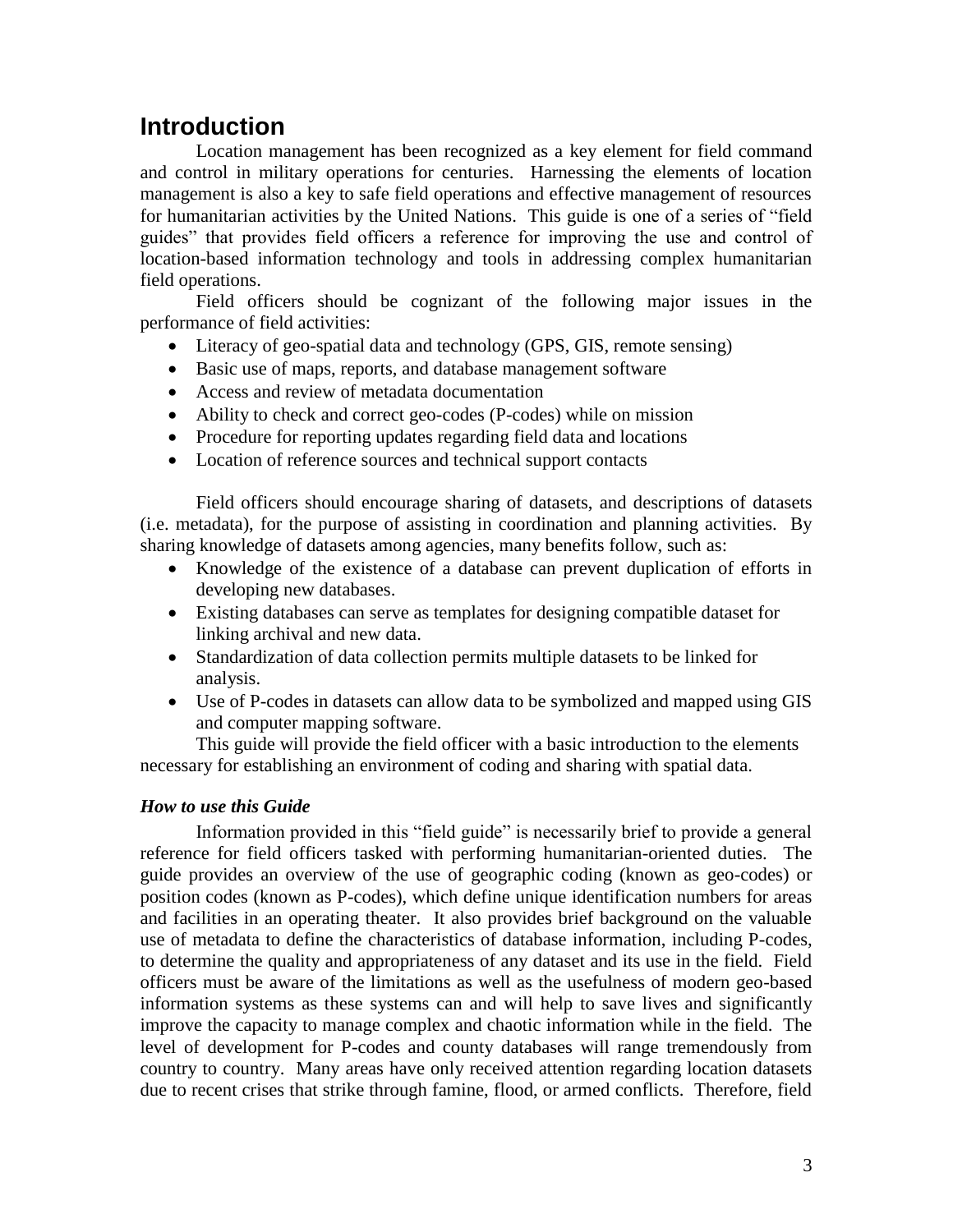officers can expect to find a mosaic of schemes and data resources. A seamless and complete database will prove to be the exception in the field, although significant progress is being made by the United Nations (UN) agencies. Referral information and acronyms are listed at the end of this document.

### <span id="page-3-0"></span>**What are Metadata and Geo-codes (P-codes)?**

In the challenging environments associated with delivery of life sustaining support systems for humanitarian field operations, precise knowledge about the location of resources, facilities, administrative boundaries, and hazards is of paramount importance, and often critical. While significant advances have been made in providing regional databases for use by field staff, many information gaps will be encountered and data collection activities are best assumed by those most closely associated with the utilization of these data. Field officers must therefore be aware of the framework for using geo-coding and spatial (map based) data and develop competencies in handling spatial information resources, especially those of differentiated quality or completeness. Metadata and geo-codes (P-codes) represent two important resources for field officers information.

Across the globe there is a great need for a consistent set of geographic data that can be shared with the international community. Geographic data, in the form of maps and digital databases for location of points, features, natural and social phenomena, and logistic-oriented information, are vital for the execution of many United Nations operations. Standards for geographic data standards are being developed to provide a basic set of field tools for coordinating information among different organizations. However, the existence of a comprehensive and complete database of each country's geographic features will not be witnessed for many years in the future. There are many dedicated individuals and institutions that are focused on the creation and use of a consistent set of administration and feature coding schemes to form the basis for P-codes and provide the consistent approach to documentation of all database elements is the purpose of metadata. Although no universal standard exists, rapid advances in these development efforts can be expected.

<span id="page-3-1"></span>**Metadata** is a term normally understood to mean structured data documentation about databases, especially those that can be used to help support a wide range of operations. Fields or sections within the metadata documentation file might include, for example, the creator and agency of the map or database, the mapping projection used, accuracy of the data in terms of horizontal or vertical accuracy, when the data was collected or verified, and other descriptions of the information resource that will enable a field officer to determine if a specific dataset can be used appropriately for his or her application. A good analogy for metadata is the library card-catalog system. Without the card catalog, knowledge of which books exist and where they are located in a library would be a seemingly impossible task. Metadata functions in much the same way as the card catalog by providing essential background information regarding mapping or other geo-locational database attributes.

In the context of digital resources, there exist a wide variety of metadata formats that have been developed over the past ten years. Viewed on a continuum of increasing complexity, these range from the basic records for automated Internet search services, through the highly specific formats like the FGDC (Federal Geographic Data Committee)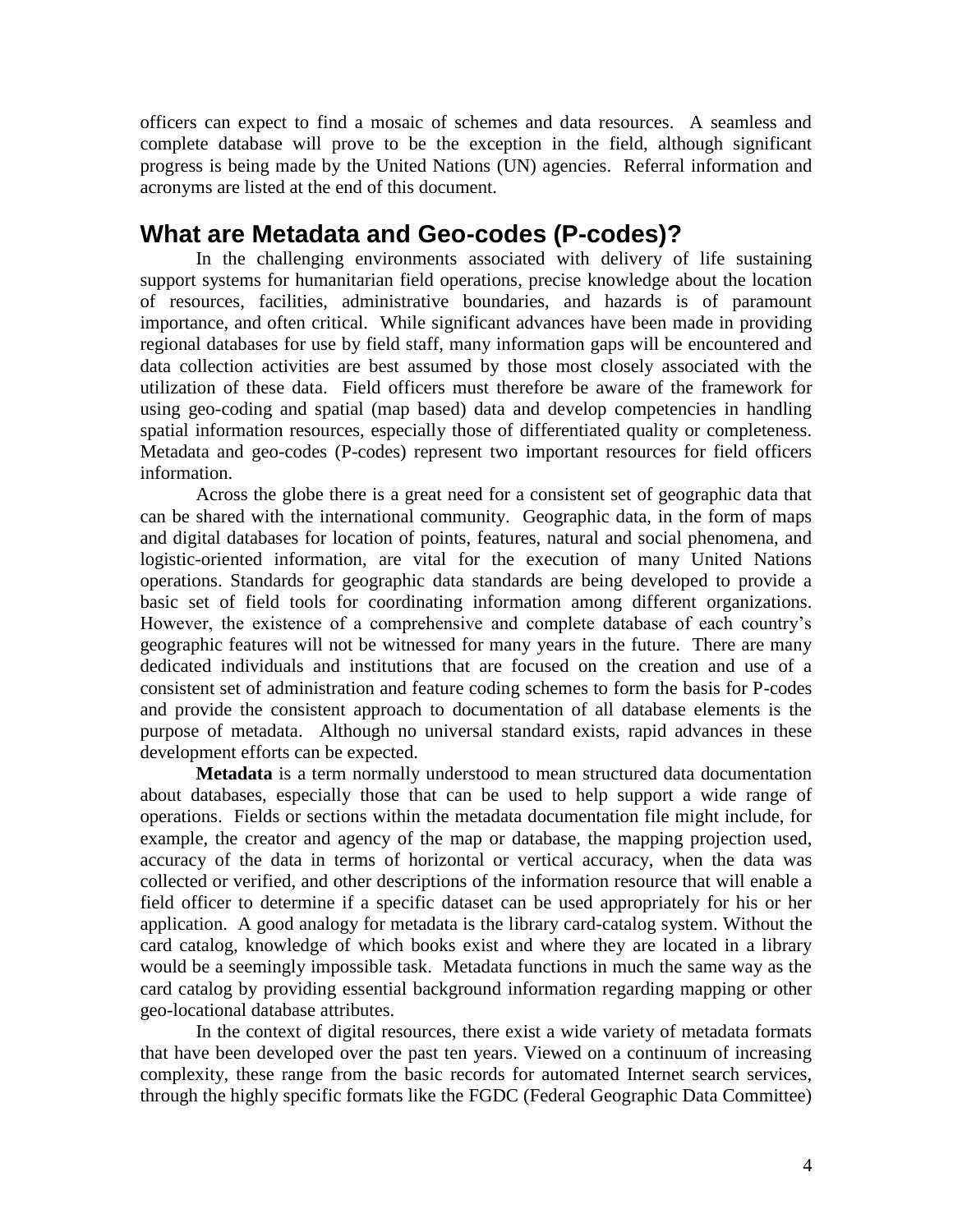Content Standard for Digital Geospatial Metadata, and the GSDI (Global Spatial Data Infrastructure) Cookbook. Software vendors for GIS (geographic information systems) and computer mapping technologies, commonly provide easy-to-use metadata documentation guides and access programs. The issue for field officers is to become familiar with the existence of metadata and to inquire frequently as to the source and methods for the creation of the data that forms the basis for field decisions and planning. The old adage of "garbage in-garbage out" remains a truism even in these times of field automation and therefore the field officer must maintain vigilance over the information resources used in the performance of field operations; even if the data comes from a reputable UN source.

<span id="page-4-0"></span>**Geo-Codes or P-codes** are unique geographic (geo) identification codes, represented by combinations of letters and/or numbers to identify a specific location or feature on a map or within a database. For specific place, point, or positional locations, the geo-codes have come into common usages as P-codes (abbreviated for Place-code). These terms can be essentially interchange as long as one recognizes the focus on "position or place" for P-codes. They are also used to provide unique reference codes to classify settlements or administrative boundaries. Experience has demonstrated that the use of P-codes can create a "common language" in countries or environments with different ethnic groups, agencies, and languages or whenever a unique way to translate the names from different alphabets does not exist. Access to a huge range of information on such items as population dynamics, housing damage, landmines, and agriculture and assistance distributions can be readily obtained and shared with common coding systems. Thus, a coding system should be used that will allow for future aggregation or disaggregating at various administrative levels and facilitate the dynamics as settlements grow and conditions change. As P-codes are introduced and applied, all the data referring to settlements or features belonging to a settlement will have a unique code to identify them, like schools and health clinics in a specific area. This common coding scheme can provide therefore, for any organization to use data generated by any other institutions, thereby avoiding repeating surveys and redundant data collection.

## <span id="page-4-1"></span>**The P-code (or Geo-Code) System**

By establishing an agreed upon list of places and administrative units and developing a simple code for the identification of each, the UN's Humanitarian Community Information Centres (HCIC) have discovered important benefits. Efforts have been initiated to ensuring a global, or universal, system of P-codes through the volunteer efforts of many UN agencies. The Second Administrative Level Boundaries (SALB) project represents a first attempt, proposed by the Administrative Boundaries Task Group of the United Nations Geographic Information Working Group (UNGIWG). The SALB project has built upon existing administrative boundary data sets to meet the general need for a consistent global coverage down to the second administrative level within the context of the United Nations Geographic Database project and UNGIWG. This guide will provide a brief overview for the coding system and describe the purpose of the adoption of this approach to development of a common set of P-codes.

Consensus has not been developed regarding the perfect model for geo-coding however; the communities of users that have been working towards this universal goal have been gaining common experience from the various hot spots over the past few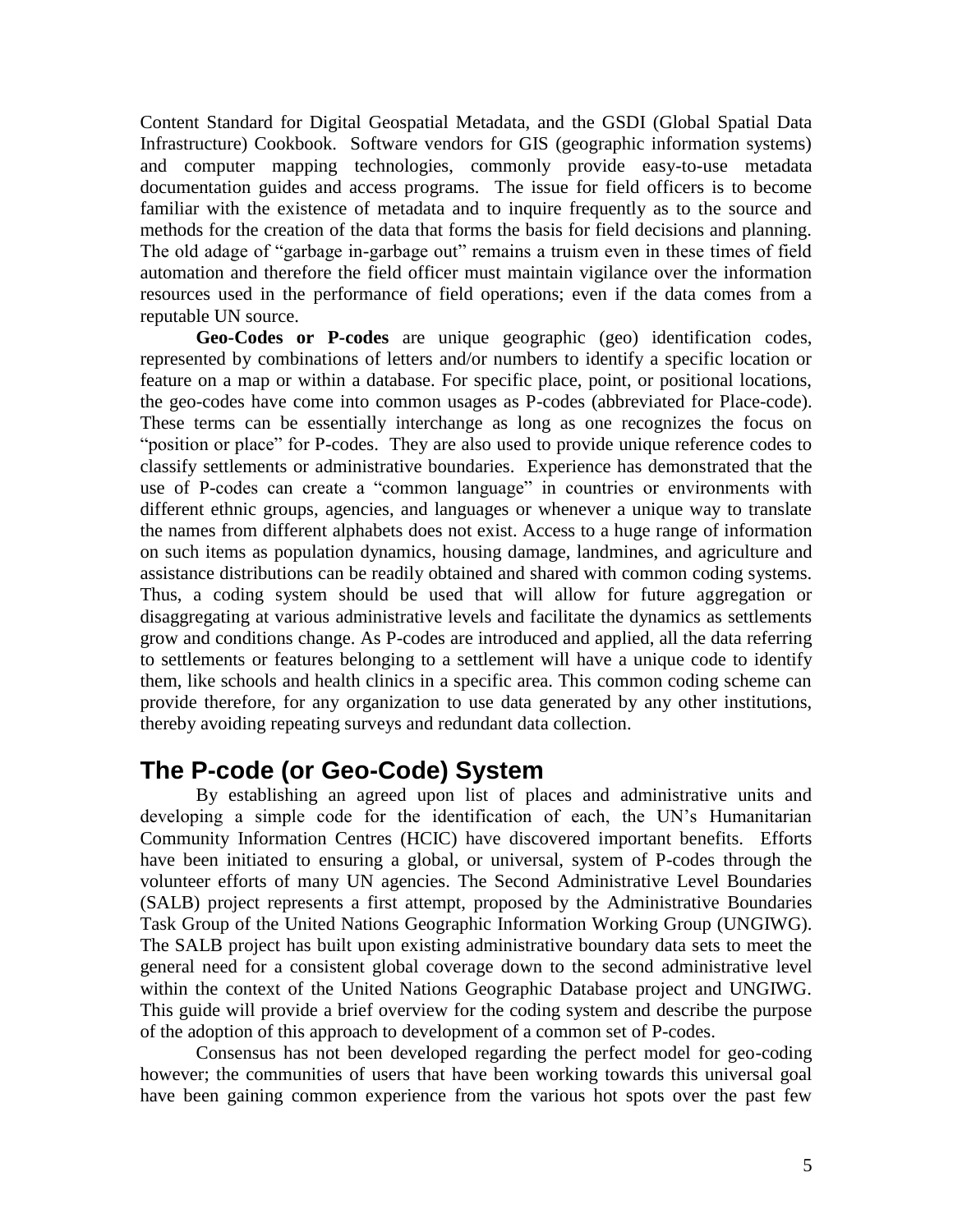years. The example that follows has been reviewed by multiple UN agencies and nongovernmental organizations (NGOs) and has proven to be an excellent test case, even though there remain concerns about the universal applicability.

#### <span id="page-5-0"></span>*Geo-codes Applications*

By recording geo-codes (or P-codes), data collection can be immediately beneficial to all organizations by removing redundancy and wasteful replications and significantly extending the use of any individual or agency data. This will also promote sharing of data, even when using multiple vendor software based on different types of relational databases, like spreadsheets or word processors, because the P-code contains all the necessary information for locations and boundaries. The P-codes stored in a database are designed to be developed and shared among multiple agencies and a wide range of analysis undertaken based on the common framework of geographic locational attributes. P-codes represent an important component or field in the metadata used for humanitarian affairs.

Applications, based on geo-coding, include area inventories and status reports as defined for specific locations and administrative boundaries. Maps and reports can be generated in an hour or less those document and communicate the relationships between humanitarian basic demands (food, water, shelter, medicine, and security) and the availability of resources within various measures of distance. Maps and reports can be generated, if the data have been geo-coded, to define linear distances to assistance centres, or using radius measures to define the portion of the population that has potential access to such centres. The use of buffer zones, nearest neighbor, or overlay tools in GIS, allows for an array of analyses that can quickly identify the priorities for field actions. Today's technology for geo-coding combined with database management, using GIS management software, enables field officers to perform complex analytical planning processes in hours that would take weeks or months to perform using conventional methods. This capacity, in combination with the combinatorial benefits of sharing and exchanging datasets with multiple agencies provides an unparalleled environment for rapidly confronting and implementing humanitarian activities.

#### <span id="page-5-1"></span>*Data linkage, records, spatial analysis*

The key to enabling multiple records within automated database management systems and GIS to interoperate is the definition of geo-coded fields. All records should use geographic locations, whether using latitude and longitude, grid coordinates from a map base, or geo-codes as defined from P-codes. Modern relational database software can use this link to geography as a basis for sorting and combining data from different sources. When captured in GIS or spatial data management systems, the geo-coding allows for a vast array of spatial analysis. It has been well documented that >80% of all information resources have spatial linkages. Spatial analysis capitalizes on this phenomenon and provides field officers with the capacity to ask questions about what is going on where. Field officers are encouraged to seek out GIS experts and to further investigate the range of analytical and visualization methods and tools available for humanitarian applications.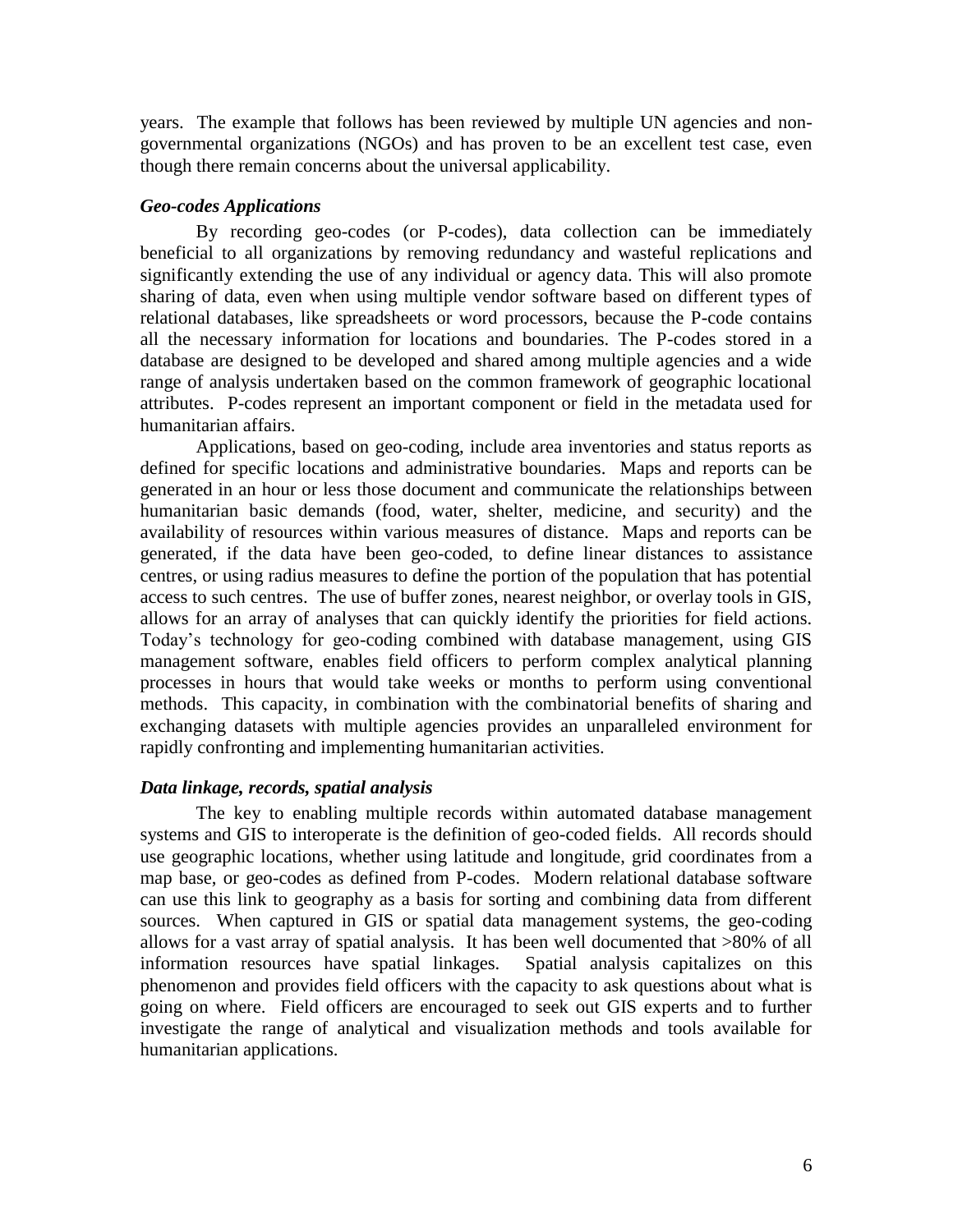### <span id="page-6-0"></span>**How to generate P-code (or Geo-Code) sets**

UN agencies have begun to rely upon basic geographic data standards as prerequisites for creating coding schemes to ensure database compatibility. As multiple UN agencies coordinate with other UN agencies, international relief organizations, and country agencies, a common geographic language is essential. Office for the Coordination of Humanitarian Affairs (OCHA) field officers should consult with the New York Headquarters staff prior to embarking on missions to receive the latest information on the status and location of the P-Code reference standards or database. In country Humanitarian Information Centers (HIC) will be well versed in the conditions and existence of such coding standards. The following information is provided to better acquaint field officers with the differences and range of P-code activities, while recognizing that rarely will field officers be tasked with the creation of the coding schemes. Rather, it is envisioned that field officers will be literate users of the P-codes and be fully prepared to take full advantage of these automation and coding scheme advances for management of assets and implementation of field operations. **Remember, there are no universal standards in existence therefore, expect to encounter variations for all of the standards references presented in this guide.**

Field officers will discover that several countries and organizations may have already established a coding system for their administrative and feature datasets. Currently, the Second Administrative Level Boundaries (SALB) project has created a database with SALB codes and maps for 84 countries with the first and second level administrative units names. These lists are representative of the situation observed in January 2000 and have been validated by the National Mapping Agency (NMA) of the respective country and includes the SALB codes. The Democratic Republic of the Congo, Ethiopia, Senegal, and Swaziland are but a few of the countries listed, see [\(http://www3.who.int/whosis/gis/salb/\)](http://www3.who.int/whosis/gis/salb/)

#### <span id="page-6-1"></span>*Field Realities*

Obviously all countries are not included in the SALB. However, it should be recognized that various national and international agencies are working with each country to develop Geo-Code/P-Code standards. For example, Kosovo has P-Codes developed by the Humanitarian Community Information Centre (HCIC) [\(http://www.reliefweb.int/hcic/maps/pcodes.htm\)](http://www.reliefweb.int/hcic/maps/pcodes.htm). Somalia has developed P-codes by the Data and Information Management Unit (DIMU) of the United Nations Development Programme (UNDP) based on the Kosovo model. And recently UNHCR (RSL), WFP (VAM), and DEPHA have been working on the development of a regional P-code database for the seven African countries that comprise the Horn of Africa.

For those countries without a known coding scheme, the P-code generation is designed to avoid the frequent problems associated with searching and sharing place names. Computer-based sorting, merging and cross-referencing, in places with different place spellings or misspellings, can best be accomplished through established P-code standards to facilitate exchange of data between spatial data systems, and the retrieval of data as well as the creation and use of relational and object-oriented databases for reports and analysis.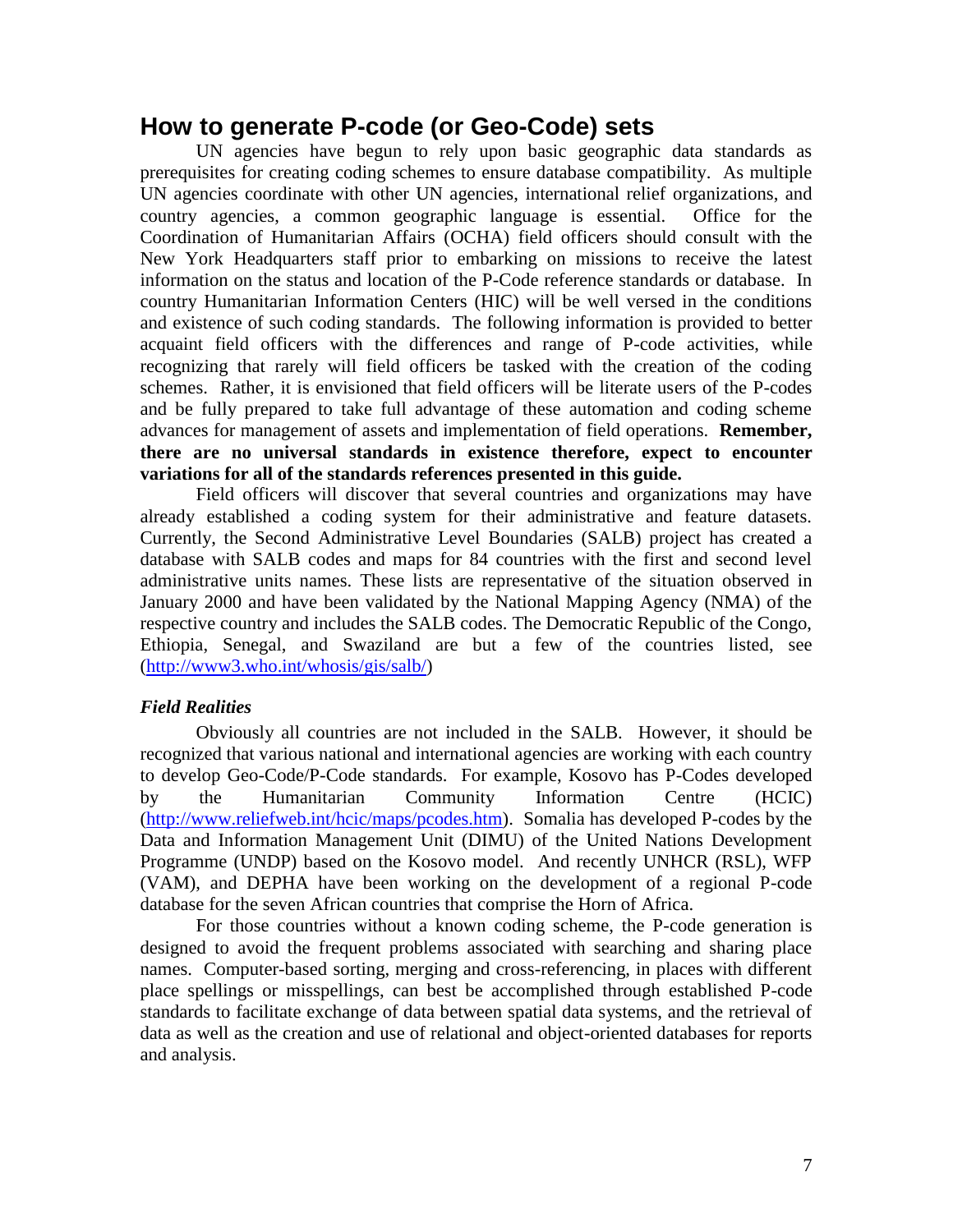### <span id="page-7-0"></span>*Basic Steps Approach*

In the absence of any P-code standards, or where significant gaps exist in the geographic coverage for an area, the basic steps involved for the creation of a common system are:

- Using a common base map, delineate the major administrative boundaries and develop a single set of P-codes and place names down to the Incremental Settlement Numbers. Format for both map and database display. Distribute in a widely accessible database format (i.e., Excel, Lotus 123, and MS Access) and map sheets.
- Create and publish procedures for documenting comments, field updates, and revisions.
- Using the National Mapping Agency and other primary coordination forums establish a small working group of experts in mapping, GIS, and Database (DB) to coordinate and schedule the development and implementation of the coding scheme.
- Prioritize the development of the coding scheme based on mission critical areas and shared database systems among agencies.
- Once a common protocol is in place for P-codes, coordination efforts should be continued among the small working group to ensure regular updating of the Pcodes as well as addressing the coordination challenges for establishing a common digital database of compatible and cleanly intersecting boundary files.

### <span id="page-7-1"></span>*Formula for Coding Scheme*

When faced with the requirement to generate a coding scheme, the creation of Pcodes requires two main datasets. These datasets can be obtained by locating and combining various data resources that may be obtained from various field organizations, national agencies, and UN Headquarters. This is not a trivial task, but the primary datasets are:

- A) Polygon data on administrative divisions of the country. Polygon data on administrative divisions of the country could be provinces, districts, states, etc. Most available datasets on administrative units are available only to the third level, i.e., 1) country, 2) province, and, 3) district; and
- B) Point data on settlement locations. US NIMA has a dataset of almost 26,000 places.

### **The following steps represent a generic approach. No UN or international standards currently exist. (See Figure 1)**

<span id="page-7-2"></span>**Step1: Adminstration Level 1-International Boundary** Verify that the country does not have a coding scheme. While this may appear straightforward, the reality is that field officers will often encounter resistance to sharing or acknowledgment that certain databases exist. Prior to mission deployment, a checklist should confirm the existence and status of P-codes by the UN agency responsible for deployment. If no scheme exits then determine the two (2) alphabetic digits, which define the country code which is expressed as the **Administrative international boundary** (**Administrative Level 1)** of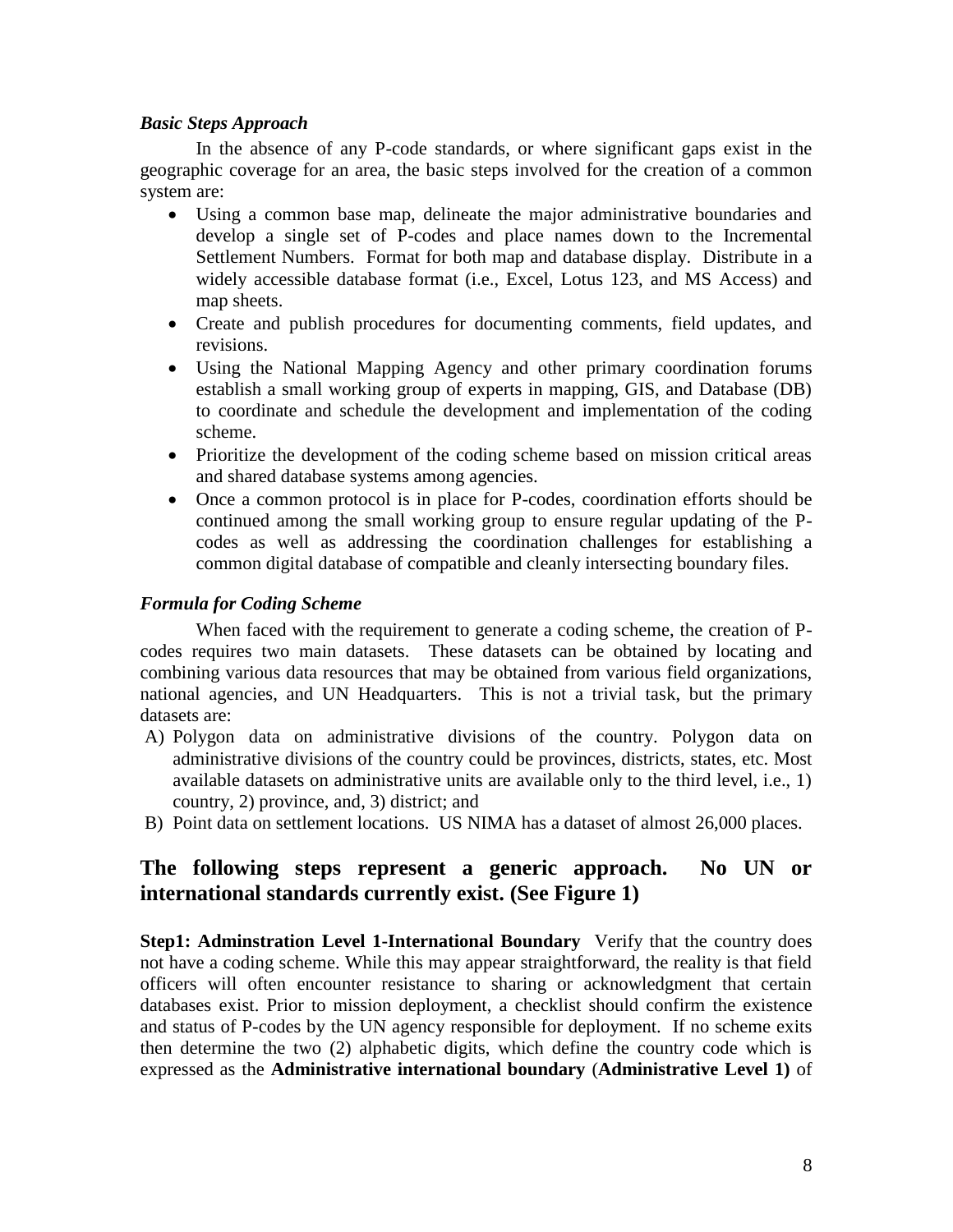the country from either the SALB [\(http://www3.who.int/whosis/gis/salb/](http://www3.who.int/whosis/gis/salb/) or the US National Image and Mapping Agency (NIMA) [\(http://www.nima.mil/gns/html/\)](http://www.nima.mil/gns/html/).

<span id="page-8-0"></span>**Step 2: Administrative Level 2-Province/Municipalitities** Determine the first level administrative boundary subdivisions; this is **Administrative Level 2 – Province/Municipalities**. This two digit (2) alphanumeric code should uniquely identify a primary administrative division of a country and can be obtained from either the SALB [\(http://www3.who.int/whosis/gis/salb/](http://www3.who.int/whosis/gis/salb/) or the US National Image and Mapping Agency (NIMA) (http://www.nima.mil/gns/html/fips10-4.html)

<span id="page-8-1"></span>**Step 3: Administrative Level 3 –District/ Zone-** Using national or international sources, the two (2) digit numeric code will need to define the subdivision of a first-order administrative division (Step 2), such as a district in the Kenya. Keep in mind that these are politically defined boundaries that can and will be changed through legislative and political shifts in national affairs. Metadata is important as a method for recording why specific boundaries were selected.

<span id="page-8-2"></span>**Step 4: Administrative Level 4 – Territory/City-** Using a two (2) numeric digits, the third level, administrative boundary that have been subdivided from District/Zone (Step 3) are identified. At this level of boundary delineation, there will be many discrepancies in specific boundaries. Field officers are recommended to record, using color-coded hard copy maps, the boundaries of controversy and make specific note of these disputed areas in the metadata documentation.

<span id="page-8-3"></span>**Step 5: Administrative Level 5- Village-** Unique two (2) digit codes should be assigned to each village. Use of gazetteers and other mapping resources can help facilitate this coding assignment activity. Notations of different spellings should be included in the table listings of village names listed within each Administrative Level 4 area.

<span id="page-8-4"></span>**Step 6: Incremental Settlement Number**- Each specific settlement, including all refugee camps and other temporary settlement zones, will be assigned a unique three (3) digits number to finalize the code of each area. The use of three digits provides for flexibility for including key features in an area, such as hospitals, schools, and food warehouses that may be located within each settlement. **Please note that with the advent of GPS field receivers, specific identification codes can be augmented for each settlement site and facility**. Field officers will need to generate an extra field in the locational tables to record the addition of longitude and latitude digits. While this may seem duplicative initially, the maintenance of tables with cross listings for P-codes and specific GPS coordinates for key features or facilities will prove of tremendous advantage for an array of field planning activities and can be readily imported to any GIS software for map and display purposes.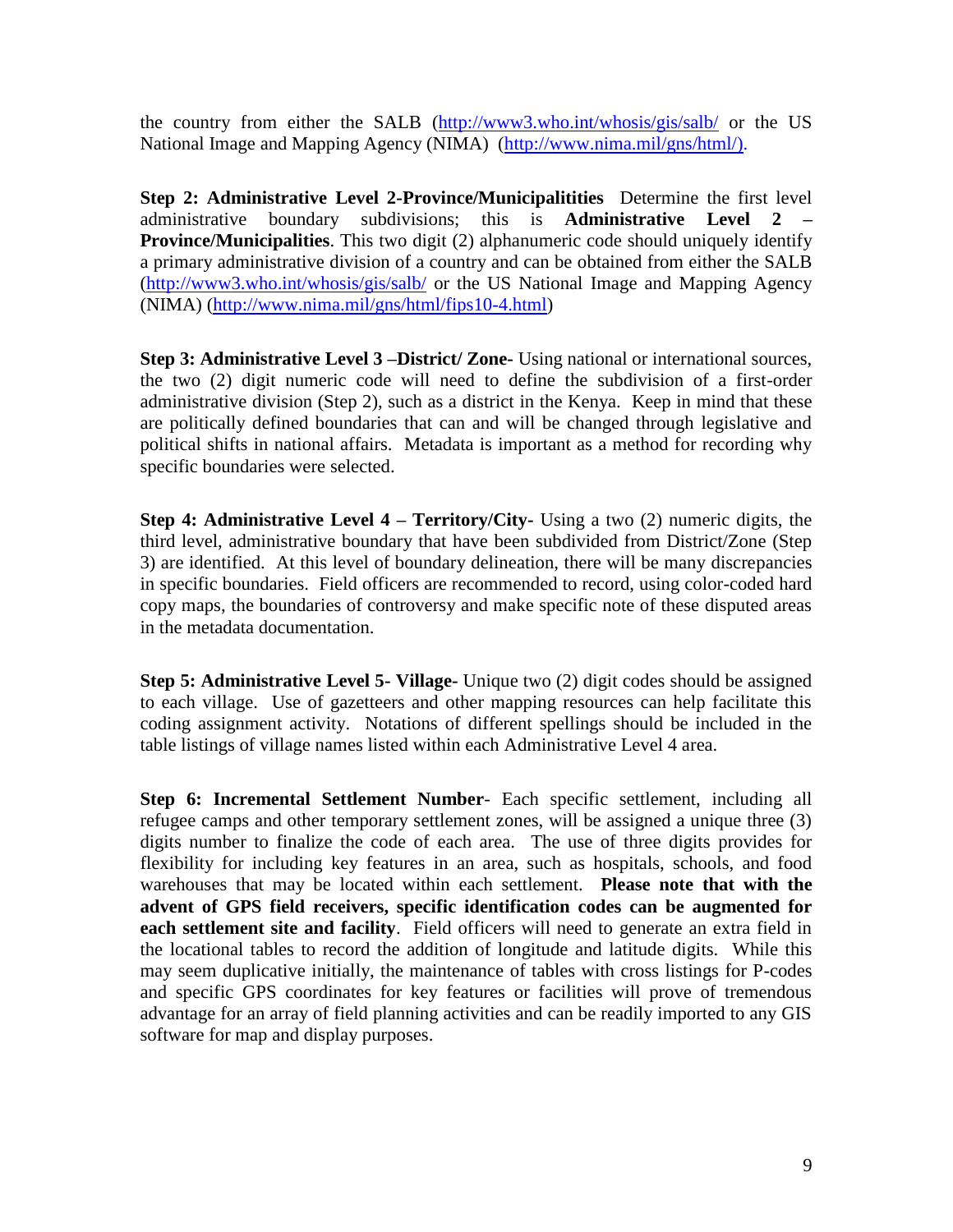In all of the above steps, if no known data exists, then use zeros as "place holders", until a coding value is established, or later assignment of a code number can be generated based on a logical sequence.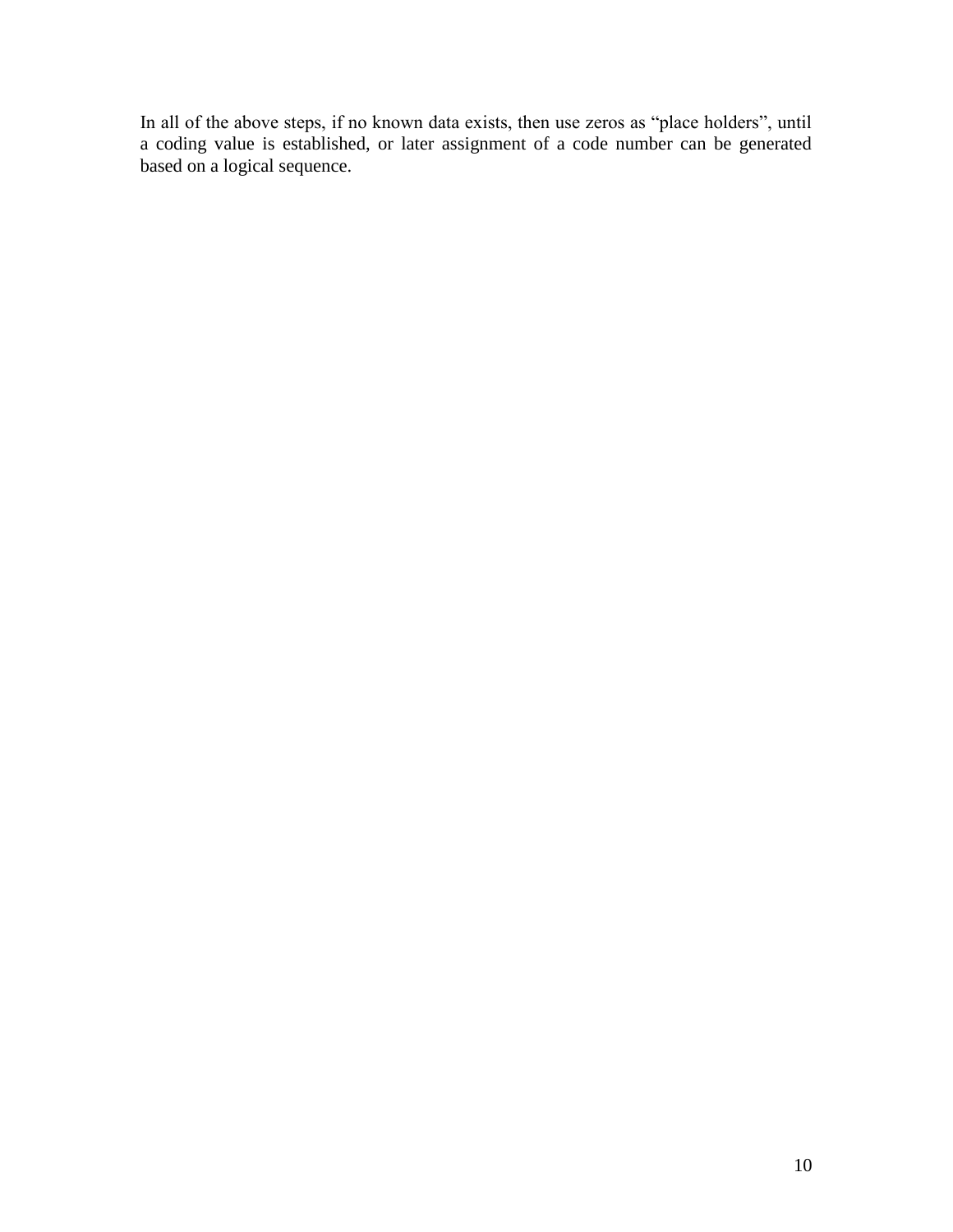

Figure 1. Example of P-code labeling strategy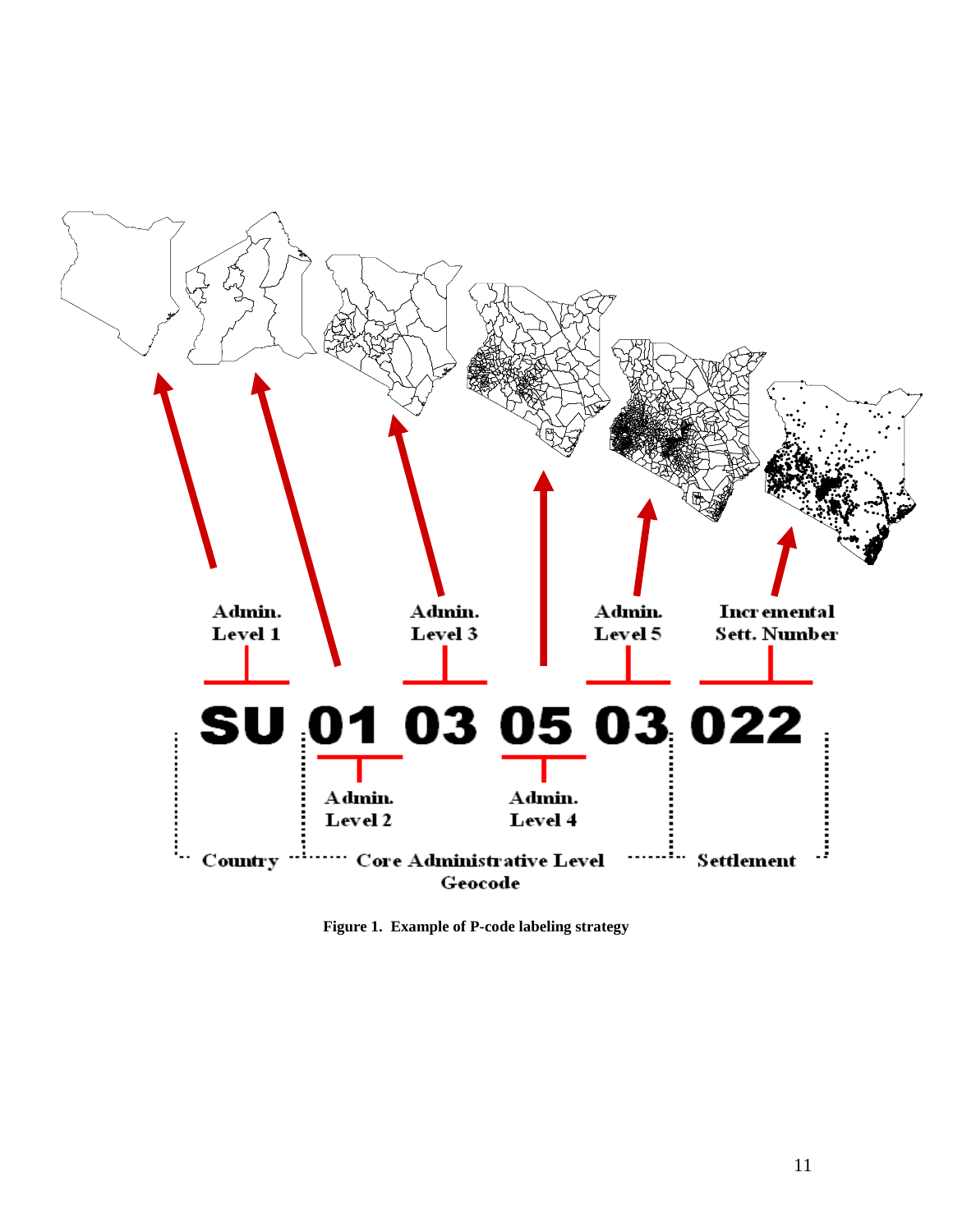### <span id="page-11-0"></span>**UN Case Studies of Different Country Coding Schemes**

#### <span id="page-11-1"></span>*P-Codes for Somalia*

It is very common in Somalia to have one town with several names and ways to spell it. This inconvenience can be overcome by using relational databases that link the different names together. However, this is possible only if a central database is established and maintained. This situation is compounded whenever data should be shared and field-level data managers handle their own datasets.



**Figure 2 Somalia P-code Scheme**

The P-codes created for Somalia are related at the administrative areas officially endorsed by the Government of Somalia in 1986 and are composed by a unique number of 10 digits, Figure 2. [Note the absence of the first two digit country code previously defined under Administrative Level 1] The 10 digits store data about the region and district where the settlement is located, the source, data on the type of settlement and a progressive subset. Therefore, not only do the codes offer a tool to link different sets of data but, most importantly, they make it possible to extract data related to different administrative areas or topics by querying subsets of the codes. This allows users who do not have GIS software and skills to extract and manipulate data according to spatial criteria. Although 10 digits could seem too long to be commonly used, the potential of desegregating data at any moment largely overcomes the annoying length of the codes. This peculiar way of storing data in a single code ensures the unique capacity to maintain a lot of information linked together to the settlement unique code. Since the P-codes contain geographical information, they can be translated in barcodes to be printed into labels. A hand bar code reader connected to a computer can detect the destination and support fast delivery.

Digit 1-2: Region code. The 18 regions have been numbered starting from the northwest down to the south. The numbers of this subset do not start with 1, as usual, but rather with 11. This thus always maintains the number of digits to 10. As a matter of fact, processing a number like 0245968870 (that has 10 digits) into a spreadsheet, results in 245968870, which is a number composed of 9 digits. The relation between codes and regions is depicted in Table 1. The following tables show the relations with the other subsets of digits.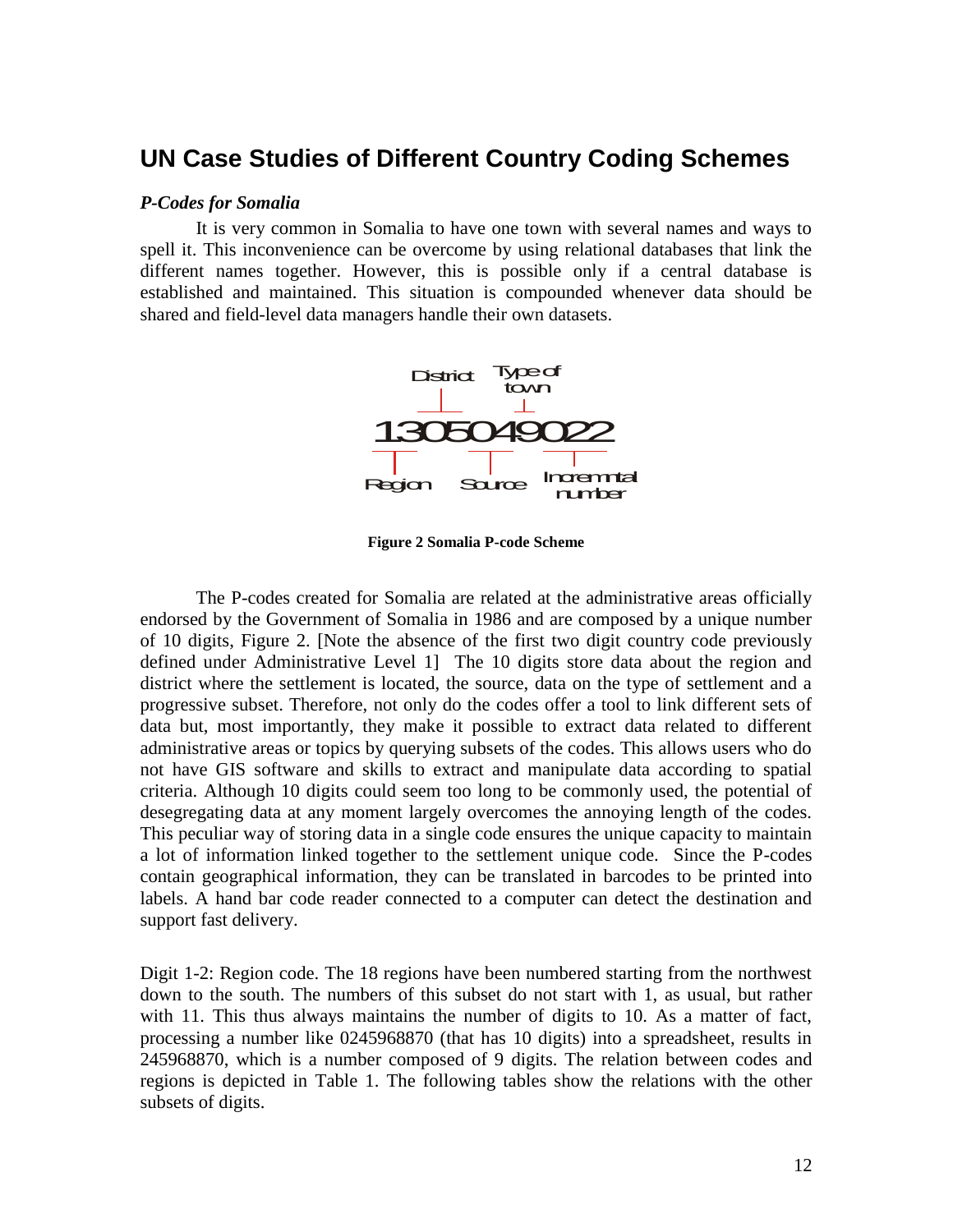Digit 3-4: District code. Each district has an incremental number that starts with the district having the regional town. The following are in alphabetical order.

Digit 5-6: Source code. These two digits provide information on the source used to capture the information of the settlements. At present only four sources have contributed to the database, but more will be available in the future. Since data has been acquired both from field surveys and bibliography, knowledge of the sources is a crucial element to evaluate data quality and accuracy. The sources that contribute to the database are the following:

| <b>SOURCE</b>    | <b>YEAR OF</b>     | <b>ESTIMATED</b> | <b>NUMBER OF</b> | <b>MAIN WEAKNESS</b>         |
|------------------|--------------------|------------------|------------------|------------------------------|
|                  | <b>DATA</b>        | <b>SPATIAL</b>   | <b>RECORDS</b>   |                              |
|                  | <b>ACQUISITION</b> | <b>ACCURACY</b>  |                  |                              |
| Digital Chart of | 1980s              | Maximum error    | 6                | Poor spatial accuracy        |
| the Word         |                    | encountered      |                  |                              |
|                  |                    | versus           |                  |                              |
|                  |                    | topographic maps |                  |                              |
|                  |                    | 1.8 Km           |                  |                              |
| Gazetteer of     | 1987               | Maximum error    | 1121             | Includes in the dataset      |
| Somalia          |                    | encountered      |                  | small entities like farms or |
|                  |                    | versus           |                  | nomadic huts that            |
|                  |                    | topographic maps |                  | sometimes do not exist       |
|                  |                    | $0.75$ Km        |                  | anymore                      |
| Topographic      | From aerial        | Maximum          | 3041             | The dataset does not         |
| maps             | surveys 1978,      | estimated error  |                  | include new settlements      |
|                  | revised 1986       | 150 m            |                  |                              |
| Field surveys    | Mainly 1996-97     | 100 <sub>m</sub> | 350              |                              |

**Table 1 Somalia Source Code**

Digit 7: Type of settlement. This digit includes information on the type of settlement, which is often linked to its size. [Note that this is discussed as a two-digit code in generic descriptions previously discussed]

Digit 7-10: Incremental number. This subset identifies the unique code in a given Region and District. The number set starts with 000 for each regional or district town and proceeds in alphabetical order. To accommodate more settlements in the future and to maintain the alphabetical order the increment has been set to two.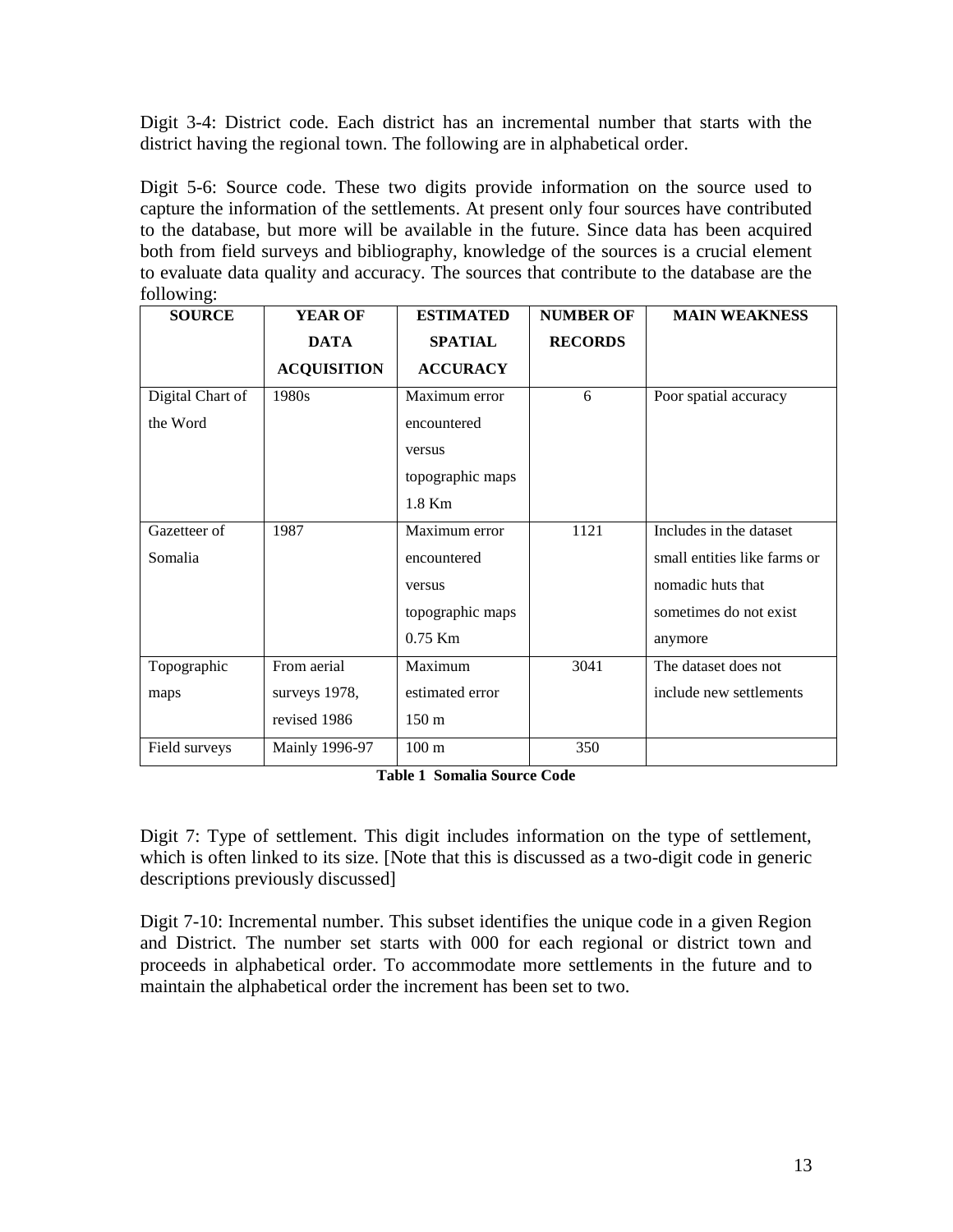#### <span id="page-13-0"></span>*P-Codes for Afghanistan*



*Figure 2 Afghanistan example of Geo-Code*

The scheme was developed by a coalition of GIS experts and field officers from OCHA and other UN agencies to rapidly developing spatial data information for the Afghanistan humanitarian response activities of 2001.

**County-** (Administration Level 1) 2 Alphabetic Digits, Administrative international boundary of the country

**Province-** (Administration Level 2) 2 Numeric Digits, First level administrative boundary subdivisions.

**District-** (Administration Level 3) 2 Numeric Digits, Second level administrative boundary subdivided from Province.

**Village-** (Administration Level 4) 5 Numeric Digits, Unique number assigned to each village. Country, Province and District levels represent geographic regions and Village data are point locations thus the term Geo-code is used in place of P-Code, which implies "place code" or point locations only.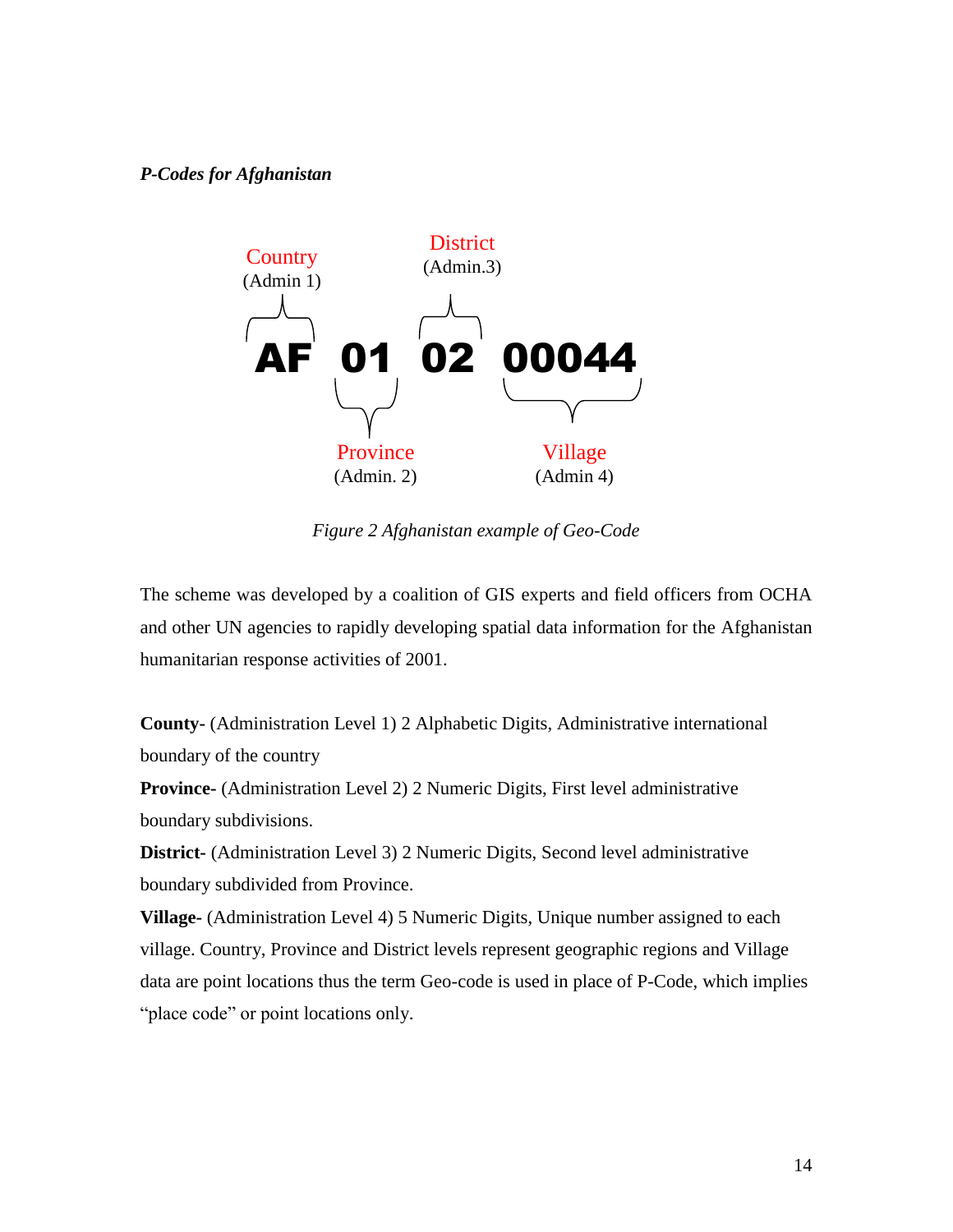### <span id="page-14-0"></span>*Horn of Africa*

UNHCR Regional Spatial Analysis Lab (RSAL), WFP (VAM) and DEPHA are currently working on the development of a regional coding system for the Horn of Africa. This coding scheme was adopted from UNDP Somalia and Kenya, with slight modifications, in an effort to standardize coding across organizations. The spatial data used for the coding is adapted from USAID/FEWS.



**Figure 3 Horn of Africa example of Geo-code**

**Digits 1 & 2:** Country- These first two digits are alphabetic and were derived by the National Image and Mapping Agency (NIMA) for all countries in the world.

**Digits 2 & 3**: Admin. Level 2- Regions have been numbered starting from the Northwest down to the South. See the "S" method depicted in Figure 4 that is used for assigning codes from North to South. This method allows users to know the approximate location of an administrative level just by the code. (Example: a code beginning with 01 would mean the administrative unit is in the northwest. If the next digits are 01 as well you would know that the next level administrative unit is situated in the northwest of the previous level). Two-digits are used because in some counties there are more than 9 unique administrative boundaries.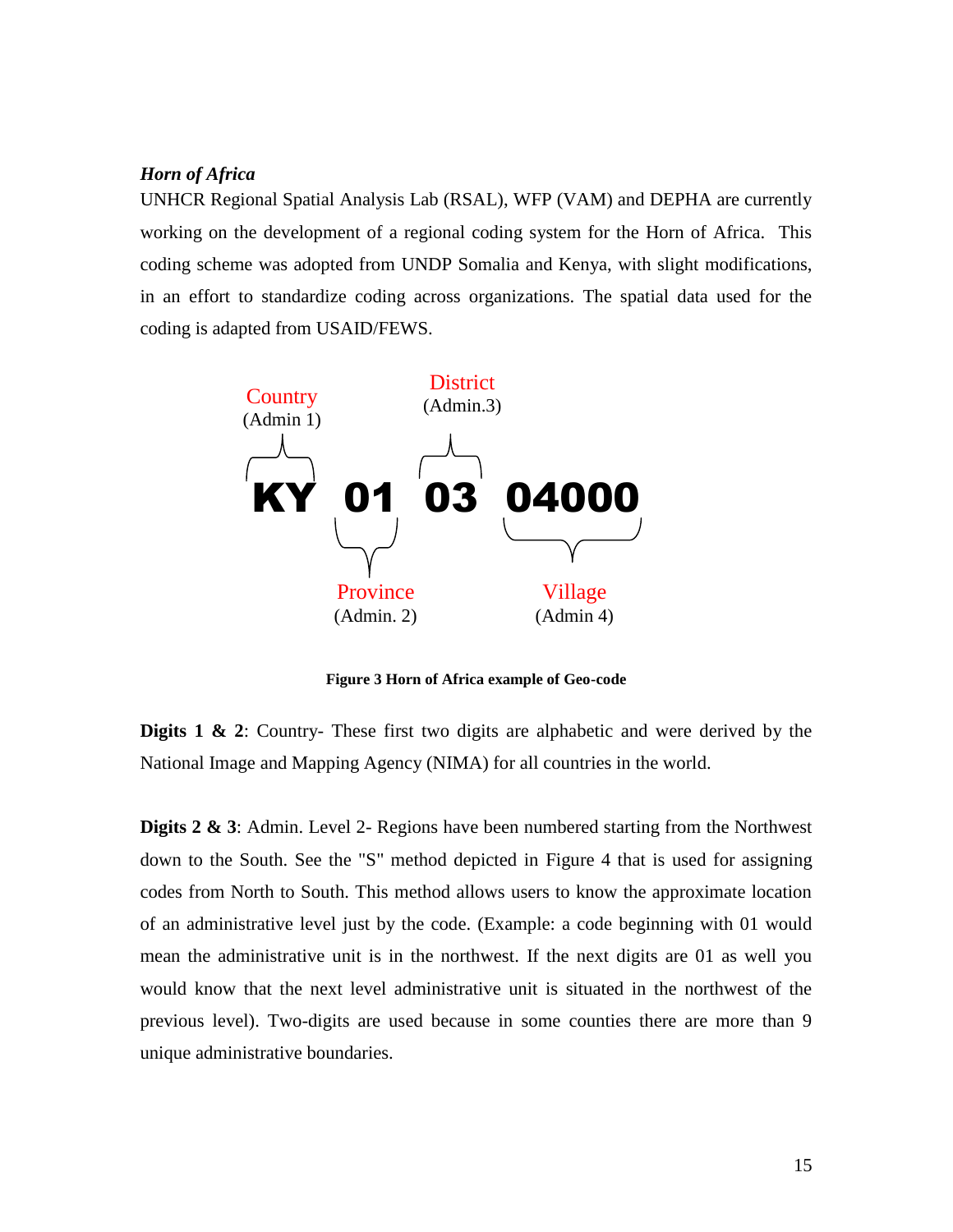**Digits 4 & 5**: Administration. Level 4- Each county has an incremental number that like, Administration Level 3, begins from the northwest down to the south. Two-digits are used because in some counties there are more than 9 unique administrative boundaries.

**Digits 6 & 7**: Administration. Level 5- Each county has an incremental number that like, Administration Level 4, begins from the northwest down to the South. Two-digits are used because in some counties there are more than 9 unique administrative boundaries.

**Digits 8, 9 & 10**: Incremental Settlement Number- These last three digits are assigned slightly different from the previous administrative boundaries. Settlements are assigned unique numbers beginning from 001, but unlike the "S" method used for administration levels, they are sorted alphabetically by the highest resolution. Other fields may be added to settlement data objects/tables such as a field for settlement type (city, town, village, IDP camp etc.)



*Figure 4 Horn of Africa scheme to determine administration Level 2*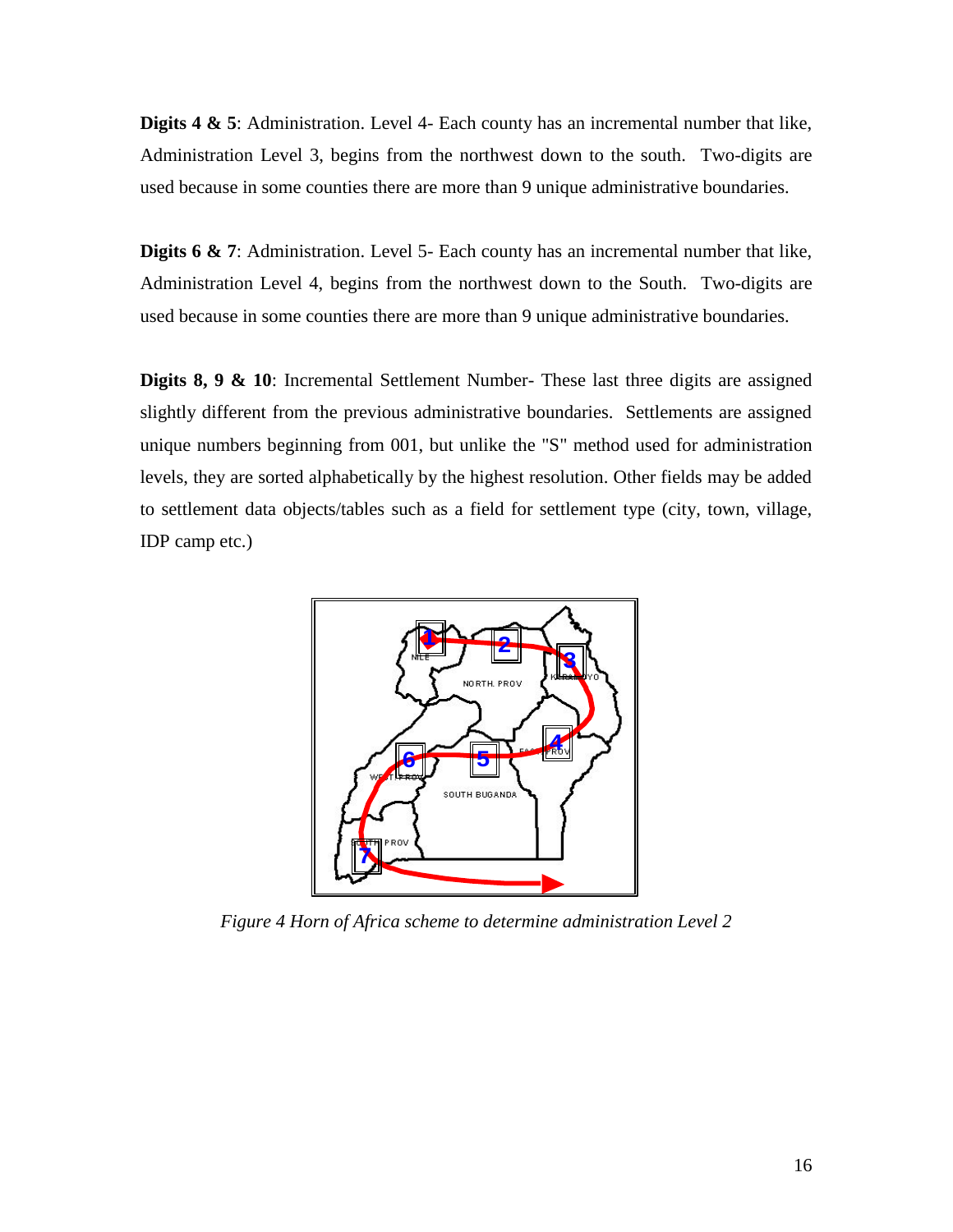# <span id="page-16-0"></span>**List of Figures and Tables**

Figure 1 Example of P-code labeling strategy

Figure 2 Afghanistan example of Geo-code

Figure 3 Horn of Africa example of Geo-code

Figure 4 Horn of Africa scheme to determine administration Level 2

Table 1 Somalia Source Code

## <span id="page-16-1"></span>**Acronyms**

| DB                 | Data Base                                                          |  |  |  |
|--------------------|--------------------------------------------------------------------|--|--|--|
| <b>DEPH</b>        | Data Exchange Platform for the Horn of Africa                      |  |  |  |
| <b>DIMU</b>        | Data and Information Management Unit (UNDP)                        |  |  |  |
| <b>FGDC</b>        | Federal Geographic Data Committee (USA)                            |  |  |  |
| <b>FIBS</b>        | Federal Information Processing Standards (USA)                     |  |  |  |
| $\overline{GIS}$   | Geographic Information Systems                                     |  |  |  |
| <b>GPS</b>         | <b>Global Positioning Systems</b>                                  |  |  |  |
| <b>GSDI</b>        | Global Spatial Data Infrastructure                                 |  |  |  |
| <b>HCIC</b>        | Humanitarian Community Information Centres- UN                     |  |  |  |
| <b>HIC</b>         | <b>Humanitarian Information Centres</b>                            |  |  |  |
| <b>NGO</b>         | Non-Governmental Organization                                      |  |  |  |
| <b>NIMA</b>        | National Image and Mapping Agency (USA)                            |  |  |  |
| <b>OCHA</b>        | Office for the Coordination of Humanitarian Affairs                |  |  |  |
| P-Code             | <b>Placement Codes</b>                                             |  |  |  |
| <b>RSAL</b>        | Regional Spatial Analysis Lab                                      |  |  |  |
| <b>SALB</b>        | Second Administrative Level Boundaries                             |  |  |  |
| <b>SEDC-CIESIN</b> | Socioeconomic Data and Application Center-Center for International |  |  |  |
|                    | <b>Earth Science Information Network</b>                           |  |  |  |
| UN                 | <b>United Nations</b>                                              |  |  |  |
| <b>UNDP</b>        | <b>United Nations Development Programme</b>                        |  |  |  |
| <b>UNEP/GRID</b>   | United Nations Environmental Programme/Global Resource Information |  |  |  |
|                    | Database                                                           |  |  |  |
| <b>UNHCR</b>       | United Nations High Commission for Refugees                        |  |  |  |
| <b>UNWIG</b>       | United Nations Geographic Information Working Group                |  |  |  |
| <b>VAM</b>         | Vulnerability Analysis and Mapping                                 |  |  |  |
| <b>WFP</b>         | World Food Programme (UN)                                          |  |  |  |
| <b>WHO</b>         | World Health Organization (UN)                                     |  |  |  |